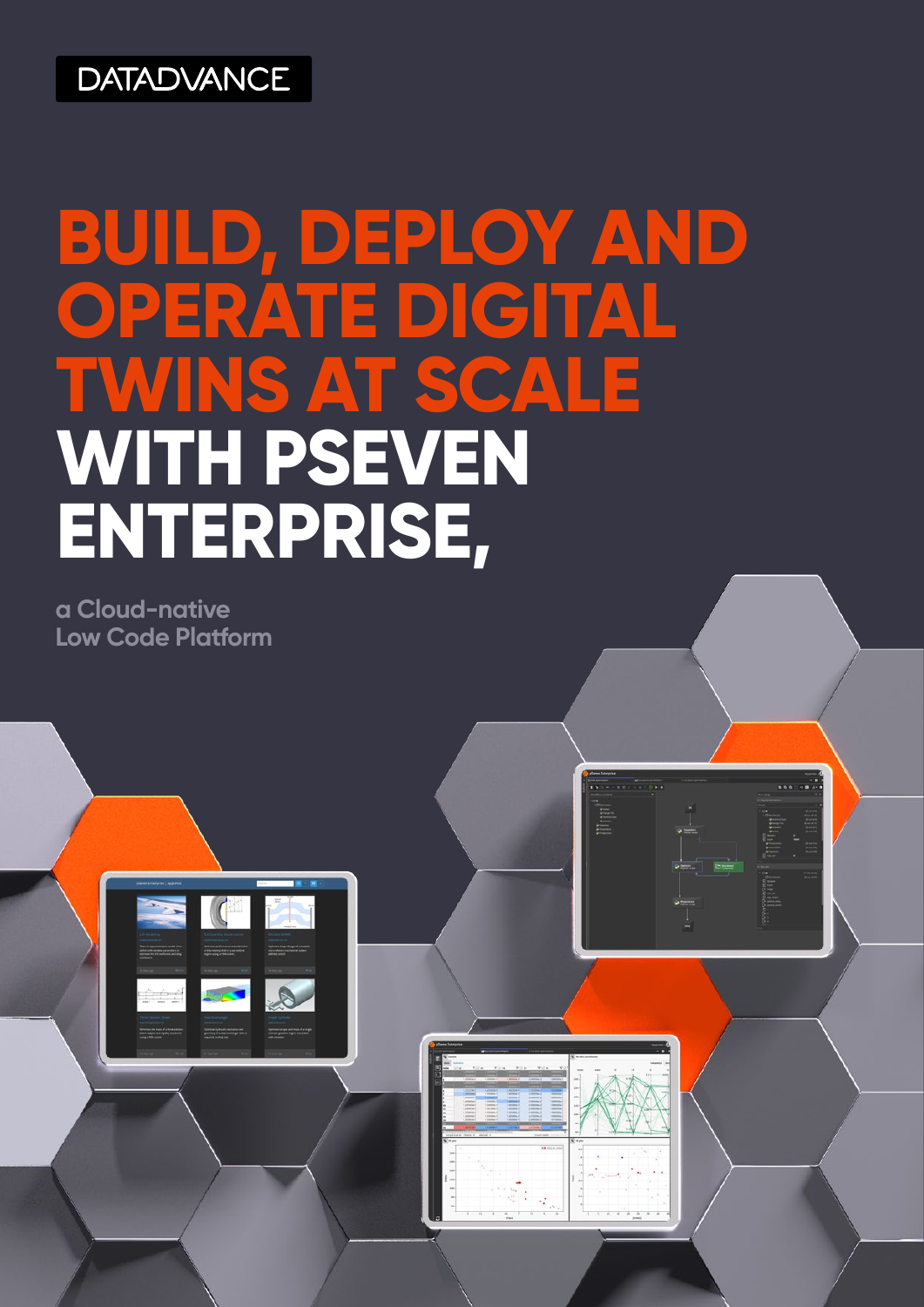# **BUSINESS CHALLENGES**



Bring the best product to market **1 2** on time and on budget: the best performance, best manufacturability, best reliability at lowest cost.

Reduce product/asset operating costs while increasing its efficiency and profitability.



Software industry has developed various solutions to these challenges: functional mock-up, simulation driven design, Model-Based Systems Engineering, Digital Twins, and Artificial intelligence. Implementing these solutions means that companies need to digitize core engineering processes towards optimal product design, optimal process design, real-time asset monitoring, optimization and more at the scale of the whole company.

Product design processes include simulation and analysis, validation and certification, design optimization etc., which require different CAD/CAE tools.

For the optimal process design, machine learning methods can be added to the previously mentioned tools, as data mining, data analysis, uncertainty and reliability analysis are involved.

To reach the Digital Twins level, companies need to handle product and process design in a real time. Data is coming from the asset to the databases through data processing processes. This might require building Hybrid models combining physicsbased simulations and machine learning.

The need to digitize such engineering processes at scale, meaning that there is a variety of products and processes, makes the task very complicated even for technologically advanced organizations. It would require number of experienced engineers, professional software developers and data scientists. Do companies really need all of them and what is an alternative?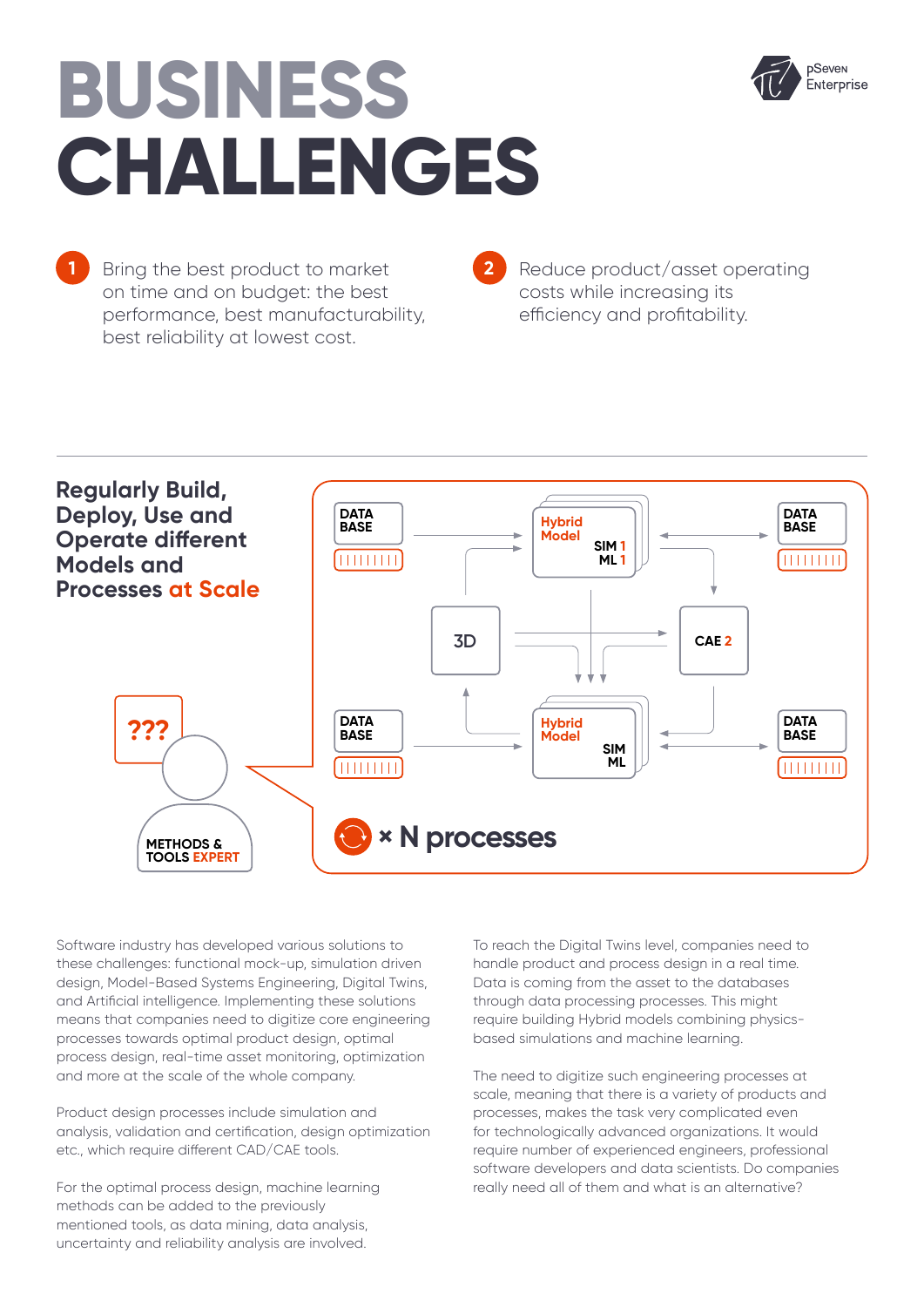## **TYPICAL ENGINEERING POPULATION OF A COMPANY**

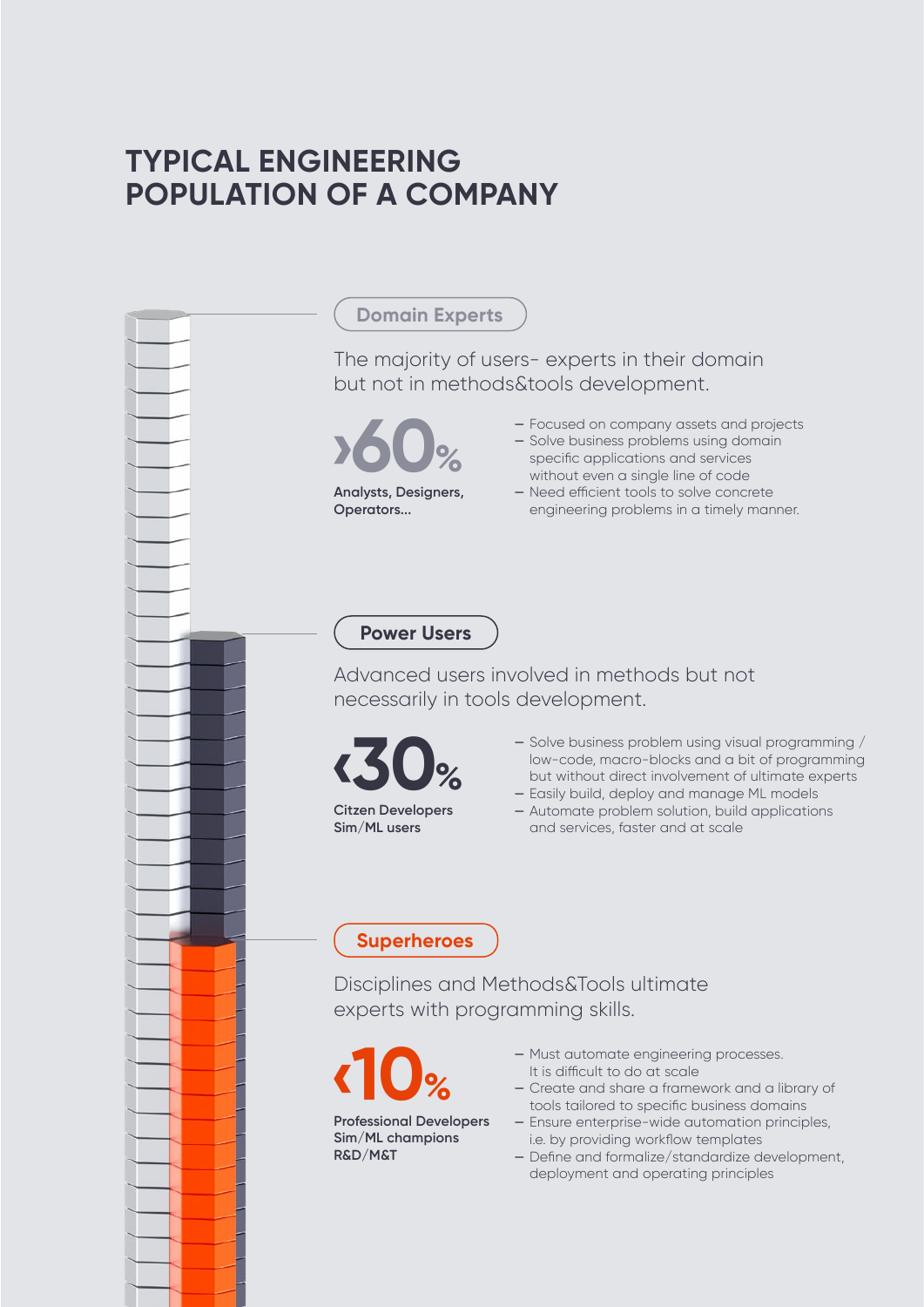# **SOLUTION**



One of the answers to this challenge is the low code. Low code platform pSeven Enterprise by DATADVANCE empowers each group of engineers to build, deploy and operate different models and processes at scale. This becomes possible with a 3-layer structure of platform's key capabilities.

## **1st Layer**

Fundamental set of features like cloud-native scaling, multi-user collaborative environment, Machine Learning and Optimization.  **2nd Layer**

The workflow automation, the library of standard integration methods, the means to develop custom integration, algorithms, and the interoperability via open API.

**• 3rd Layer** 

Development and straight forward publishing of applications as bundled web App with custom UI for the domains.

## **3 LAYER STRUCTURE OF PSEVEN ENTERPRISE CAPABILITIES**

| <b>Superheroes</b>                              | <b>Power Users</b>                               | <b>Domain Experts</b> |
|-------------------------------------------------|--------------------------------------------------|-----------------------|
|                                                 | $\mathbf \boxplus$<br>AppsHub                    |                       |
| App Development & One-click Deployment          |                                                  |                       |
| 48                                              | Intelligent automation and workflow orchestation |                       |
| $\frac{1}{2}$                                   | <b>Growing platform-native block library</b>     |                       |
| Custom integrations, algorithms & block library |                                                  |                       |
| কি<br>Interoperability / API                    |                                                  |                       |
| $\cdot$ ).                                      | <b>Machine Learning &amp; Optimization</b>       |                       |
| g,<br>Multi-user collaborative environment      |                                                  |                       |
| <b>Cloud-native scaling</b>                     |                                                  |                       |
|                                                 |                                                  |                       |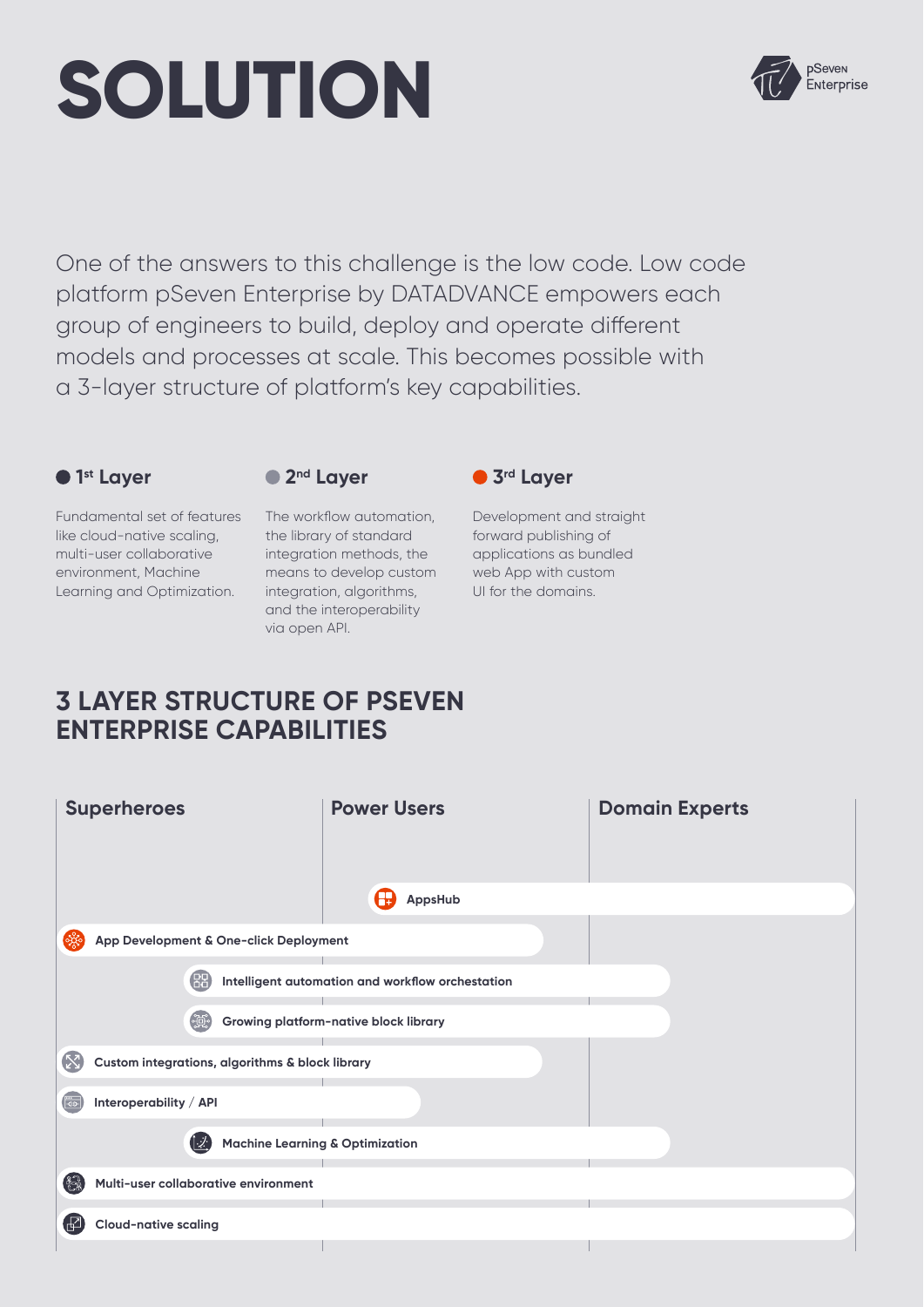# **BENEFITS OF USING PSEVEN ENTERPRISE**

## **PRODUCTIVITY GAIN, REWORK REDUCED**



AppsHub Gallery of web apps published by power users

**Efficiency Increase Power users can elaborate and share best practices** and make sure they won't be altered once spread within organization.

> Best practices are captured in pSeven Enterprise workflows. Power users tune the workflow and publish it in a few clicks in AppsHub as a custom web App. Any authorized user can then access workflow via a small app. It doesn't allow any modification of the workflow.

Users can either run apps in a standard pSeven Interface, or in a custom UI meant to hide the complexity of pSeven workflow. This way, power users can give access to complex methods through a simple interface that any engineer can use.

## **Shorter Development Cycle** Superheroes can keep control of their methods and processes. They can seamlessly update them when they are shared. Power users and domain experts can focus on engineering tasks and project.

Centralized server-side deployment and execution of workflows in pSeven Enterprise implies that all users are running methods/ processes from a single location. When workflow authors need to update their workflow, they only have to do it once from that location. All users will then benefit from the update seamlessly.



**Faster time to market. More flexibility and capacity to adapt to market evolutions**



## Integrate engineering framework with other enterprise collaborative environments

pSeven Enterprise has been designed as a scalable open platform with open API. It enables interoperability with external collaborative environments like SPDM, PLM, ERP also running in the Cloud. Existing functionalities can be easily extended by integrating your own technology or by developing custom blocks.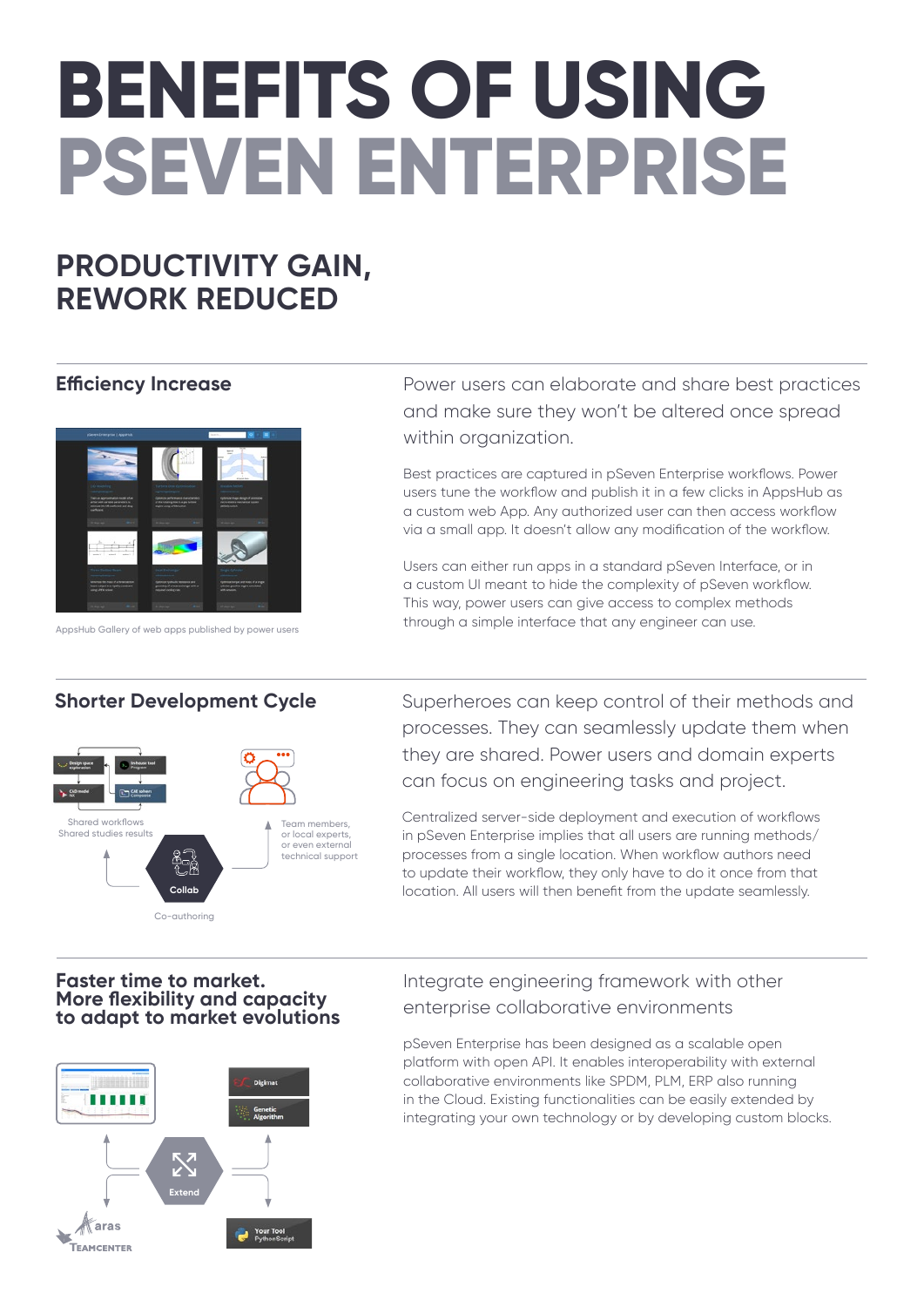## **AUTOMATION AT SCALE**



#### **Improved Collaboration Between Teams and Enabling Multidisciplinary Approaches. Better Product, Faster.**



## Run multidisciplinary analysis when discipline teams are not integrated

pSeven Enterprise offers several collaboration capabilities, such as:

- **Shared workspaces.** They are designed for a department or a team to share and edit workflows, results and files depending on the user roles, just as like using Google Docs.
- **Nested workflow logic.** Different workflows can be created separately by different teams. Then they can be assembled into a master workflow. No file transfer is required! All users are working in the same environment. Sharing is simply managed with fine access control rights.

#### **Better control on assets and IT expenses. Smooth transition to industry 4.0. More flexibility in operations.**



Leverage internal and external (Cloud) IT means to update business model without disruption

pSeven Enterprise runs in public or private (on-prem) Cloud. It allows deep integration of all computing means of organizations. Integration is transparent for end users and independent from changes in IT strategy. Companies can then decide to switch to external IT resources without end users even noticing the change.

Besides, scalable nature of pSeven Enterprise allows IT organizations to leverage their internal servers and assets to accelerate amortization. It becomes possible with capabilities like «fire & forget» to delegate workflow execution to server and a built-in resource manager. pSeven Enterprise scales with your needs!

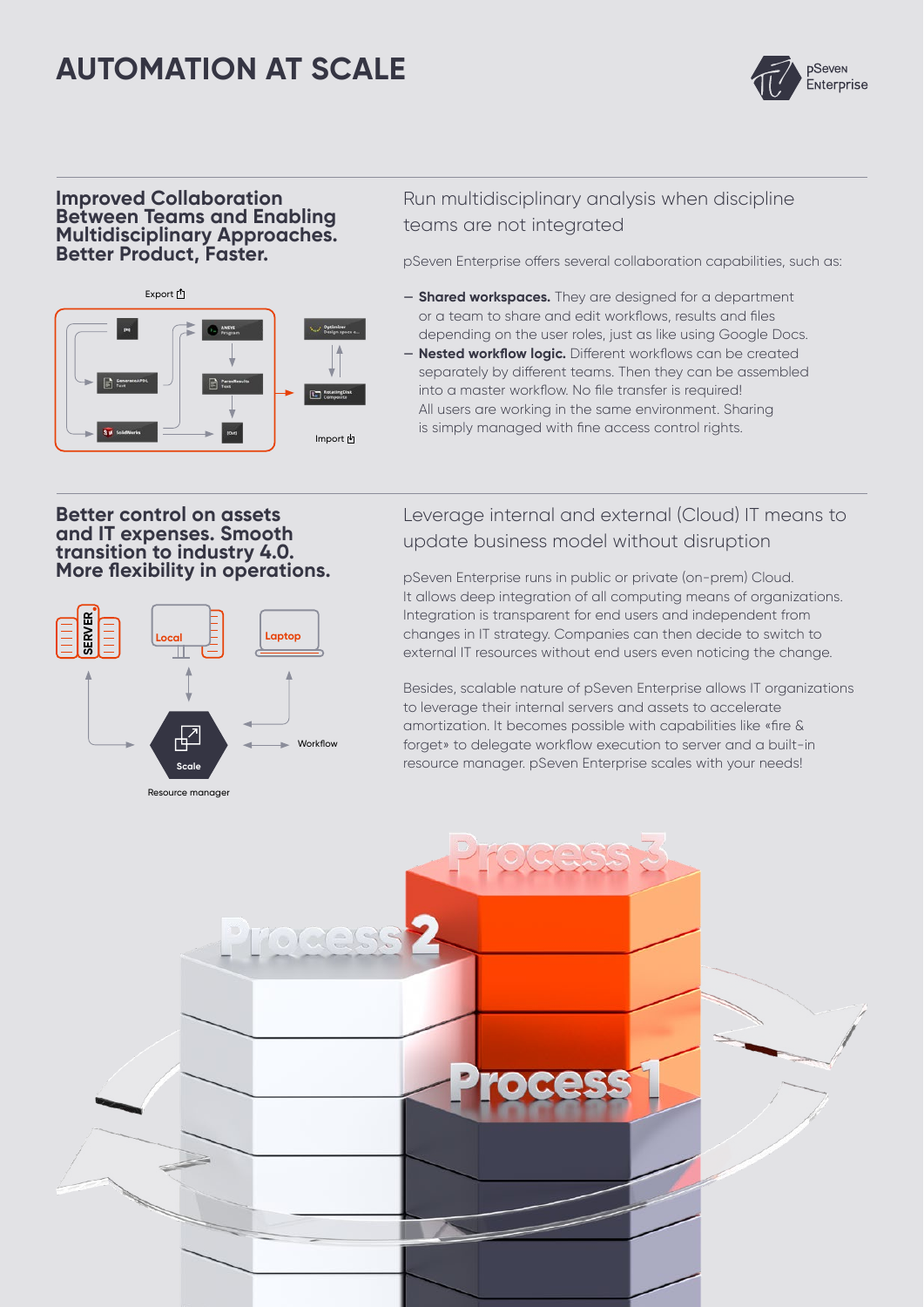## **KNOWLEDGE CAPTURE AND TRANSFER**

### **Better product knowledge. Design process acceleration thanks to predictive ML models**



## Capitalize on data related to similar engineering activities conducted by different teams from different locations

The architecture of pSeven Enterprise being monolithic and centralized, no matter where people are located. Users have the capability of workflow co-authoring directly in the Cloud, right from their browsers. If they use same workflows, a common archive can be defined to collect key data from workflows executed by all teams.

When sufficient data is gathered, it can be used for subsequent predictive model building. Such predictive model can then be shared. It can substitute a complete workflow for fast evaluations, resulting in a shorter design cycle.

#### **Easy access to data. Easy reuse. Shorter design cycle by avoiding rework**



## Speed-up development cycle and avoid rework

Process capture in pSeven Enterprise workflow is a way to automate and standardize design methods. It makes design process more robust resulting in less rework. It also helps to better organize engineering data and reuse it.

Ultimately, pSeven Enterprise can be coupled with other native Cloud SPDM system to ensure full traceability of design process.

Integration of pSeven Enterprise with SPDM is one of the most value-added setups in Engineering organizations. While SPDM deals with design cycle and multi-team collaboration at upper level, pSeven automates engineering workflows and tools at lower level. Such bi-level setup brings robustness, speed and full traceability to product development cycle.

#### **Reduce loss of knowledge. Make engineering organizations more profitable. Democratize technology**



## Capitalize on engineering knowledge and avoid loss due to employee turnover

Superheroes capture engineering processes in a pSeven Enterprise workflow. They turn them into an easy-to-understand standard modularized visual representations. Other users can then easily take over and maintain such workflow even without a priori knowledge of the method/logic.